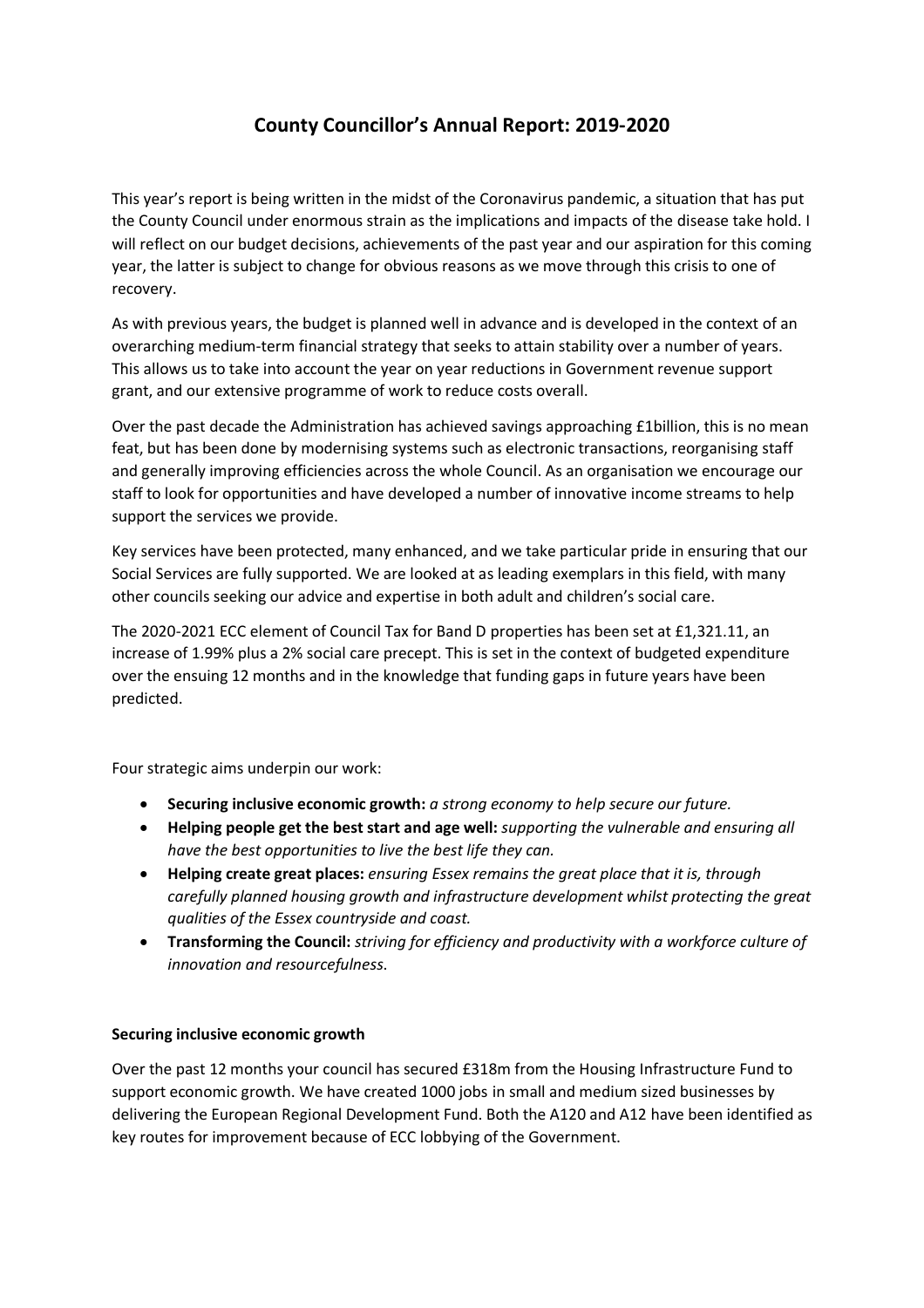For the coming year we are developing a Local Industrial Strategy for the South East. With our local councils, we are looking to increase and enhance the availability of commercial and industrial sites to further encourage economic growth.

And with the £318m HIF bid funding, we will be investing in a new rapid transport system for Colchester and a new railway station in Chelmsford.

Work will start on the new M11 junction 7A at Harlow, this will relieve strain on the existing junction which causes tail backs onto the motorway.

#### **Helping people get the best start and age well**

During the past year our Children's Services have been rated outstanding by Ofsted for safeguarding the most vulnerable children. New ways of delivering the Youth Services has meant that we have engaged with 32,000 young people, up a third on the previous year. Youth work sessions have increased fourfold.

This year we will redesign our support for disabled children and young people to help improve their independence and life chances. We wish to grow the already successful foster care provision across the county. A new Early Years strategy will ensure all children will get a good start in life, leading to them being better prepared for school and all that follows.

We will continue to work with multi agency partners to drive out gangs, knife crime and 'county lines' from Essex.

Vulnerable adults, those with Learning Disabilities and Autism will be given extra support to help them live independently and lead productive lives. For those with dementia, we will improve awareness and support for them and their carers.

Life expectancy, although higher than the national average, differs widely across the County. During the past year we pledged £1m to help those with mental health issues. We have developed a community weight loss service, with 7000 participants.

This year we will establish four mental health hubs with our health and crime prevention partners. We will be delivering the first phase of £10m Sport England funding to improve physical activity for inactive people. 100 parish councils will be involved in developing Wellbeing Plans for their communities. 250 businesses will also be involved in improving the physical and mental health of their employees.

#### **Helping create great places**

During the past year £700,000 has been used to improve our footpaths and pavements across the County. £500,000 was assigned to the Police Fire and Crime Commissioner to help reduce gang activity and the exploitation of vulnerable people. A new library strategy was agreed and this year will see £3m invested into community libraries.

The environment is my focus, and we have already achieved a lot so far. Waste is showing modest year on year reductions, with black bag waste decreasing by 3.1% last year and recycling up by 1.5%. Our country parks were awarded 7 Green Flags. We are a key partner in the development of a rapid